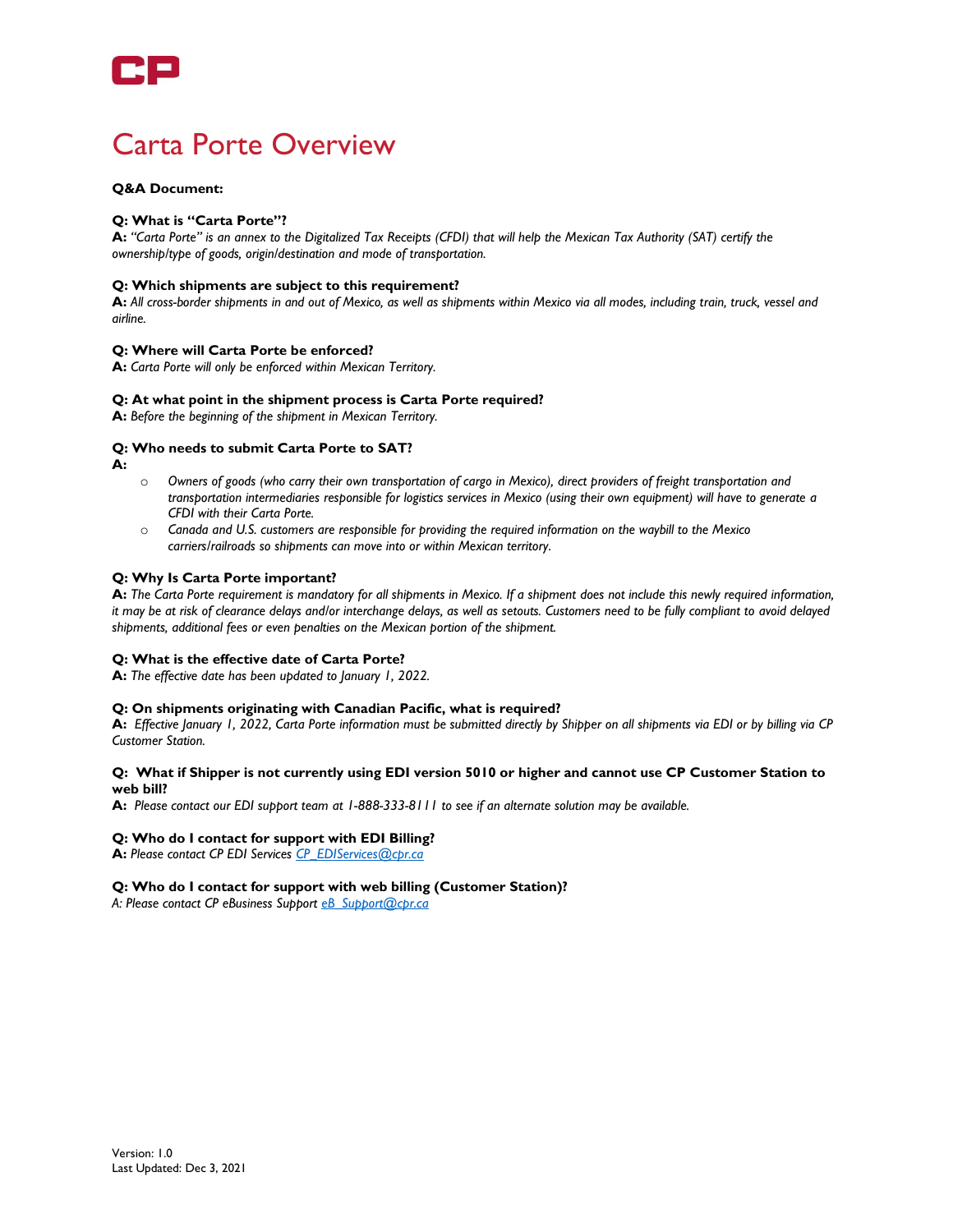

# **Q: When submitting Carta Porte information, what do customers need to provide and to whom? A:** *Please use the following table:*

|                     | <b>All Traffic</b>                                                         |                              | <b>Export(s) out of Mexico</b> | <b>All Hazardous</b>                        |
|---------------------|----------------------------------------------------------------------------|------------------------------|--------------------------------|---------------------------------------------|
| <b>Name</b>         | <b>Commodity Code</b>                                                      | <b>Customs Tariff</b>        | <b>UUID</b>                    | <b>UN/NA Identification</b>                 |
|                     | (Clave Producto)                                                           | Code                         | <b>(Universally Unique</b>     | Code of the                                 |
|                     |                                                                            | (Fracción                    | Identifier)                    | hazardous substance                         |
|                     |                                                                            | Arancelaria)                 |                                | <b>(Clave Producto</b><br><b>Peligroso)</b> |
| <b>Description</b>  | Commodity Code per                                                         | The Tariff Rate Code is      | The UUID is a 36-character     | A four digit number used                    |
|                     | the SAT Catalogue                                                          | comparable to the            | number (32 digits and 4        | by both the United Nations                  |
|                     | (Clave Producto). It is                                                    | <b>Harmonized Schedule</b>   | dashed) provided by the        | and/or the U.S.                             |
|                     | comparable with Rail                                                       | Tariff code, but             | Mexican SAT authorities. It    | Department of                               |
|                     | Transportation STCC,                                                       | different number and         | appears as a standard field    | Transportation                              |
|                     | but different number                                                       | format.                      | on electronic documents        |                                             |
|                     | and format.                                                                |                              |                                |                                             |
| <b>Accountable</b>  | Shipper; may need to                                                       | Shipper; customs             | Shipper; customs broker        | Shipper                                     |
|                     | consult SAT Catalogue                                                      | broker should be able        | should be equipped to          |                                             |
|                     |                                                                            | to assist                    | provide you the UUID,          |                                             |
|                     |                                                                            |                              | although they do not generate  |                                             |
| <b>Method</b>       |                                                                            |                              | it.                            |                                             |
|                     | EDI, CP Customer Station, other acceptable railroad Bill of Lading system  |                              |                                |                                             |
|                     | United States/Canada to Mexico: submitted to the origin line-haul railroad |                              |                                |                                             |
|                     | Mexico to United States/Canada: submitted to Mexican carrier/railroad      |                              |                                |                                             |
| <b>Useful Links</b> | <b>The Mexican Railroad</b>                                                | The code source is           |                                |                                             |
|                     | Association developed a                                                    | <b>Mexican Tax Authority</b> |                                |                                             |
|                     | mapping for STCC vs.                                                       | (SAT) in the link below      |                                |                                             |
|                     | SAT catalogue for the                                                      | http://omawww.sat.gob        |                                |                                             |
|                     | main carload products                                                      | .mx/tramitesyservicios/      |                                |                                             |
|                     | identified as moved by                                                     | Paginas/documentos/c         |                                |                                             |
|                     | rail (500-600 products)<br>Link:                                           | FraccionArancelaria08        |                                |                                             |
|                     |                                                                            | 012021.xls                   |                                |                                             |
|                     | https://www.kcsouthern.<br>com/pdf/Rail-Resource-                          |                              |                                |                                             |
|                     | Center/STCC-                                                               |                              |                                |                                             |
|                     | SAT%20Proposed%20M                                                         |                              |                                |                                             |
|                     | apping%20.pdf                                                              |                              |                                |                                             |

#### **Q: What if I am unable to submit the Cart Porte data elements via EDI on January 1, 2022 A:**

- o *Shipper/Customer may utilize CP Customer Station and its Bill of Lading system to submit billing that includes required Carta Porte data elements. For questions regarding CP's Bill of Lading system or to request access, please contact CP's eBusiness team at 1-888-333-8111.*
- o *For customers who have not utilized CP's Bill of Lading systems (ISI, CWEB), it is recommended that you reach out to our eBusiness team in advance of January 1, 2022 to ensure access is properly established and users are familiar will submission process.*

#### **Q: Are these the final requirements or will there be changes? A:**

- o *As of now, the entire industry is working off the latest draft version of the rules. Authority (SAT) has yet to publish the final version based on the feedback from the Mexican Railroad Association and the Chamber of Industrial Chambers in Mexico.*
- o *If you have additional questions, please reach out to CP Customer Service for assistance. To see the latest Carta Porte information, visit the SAT website* [Portal of procedures and services -](https://www.sat.gob.mx/home) SAT